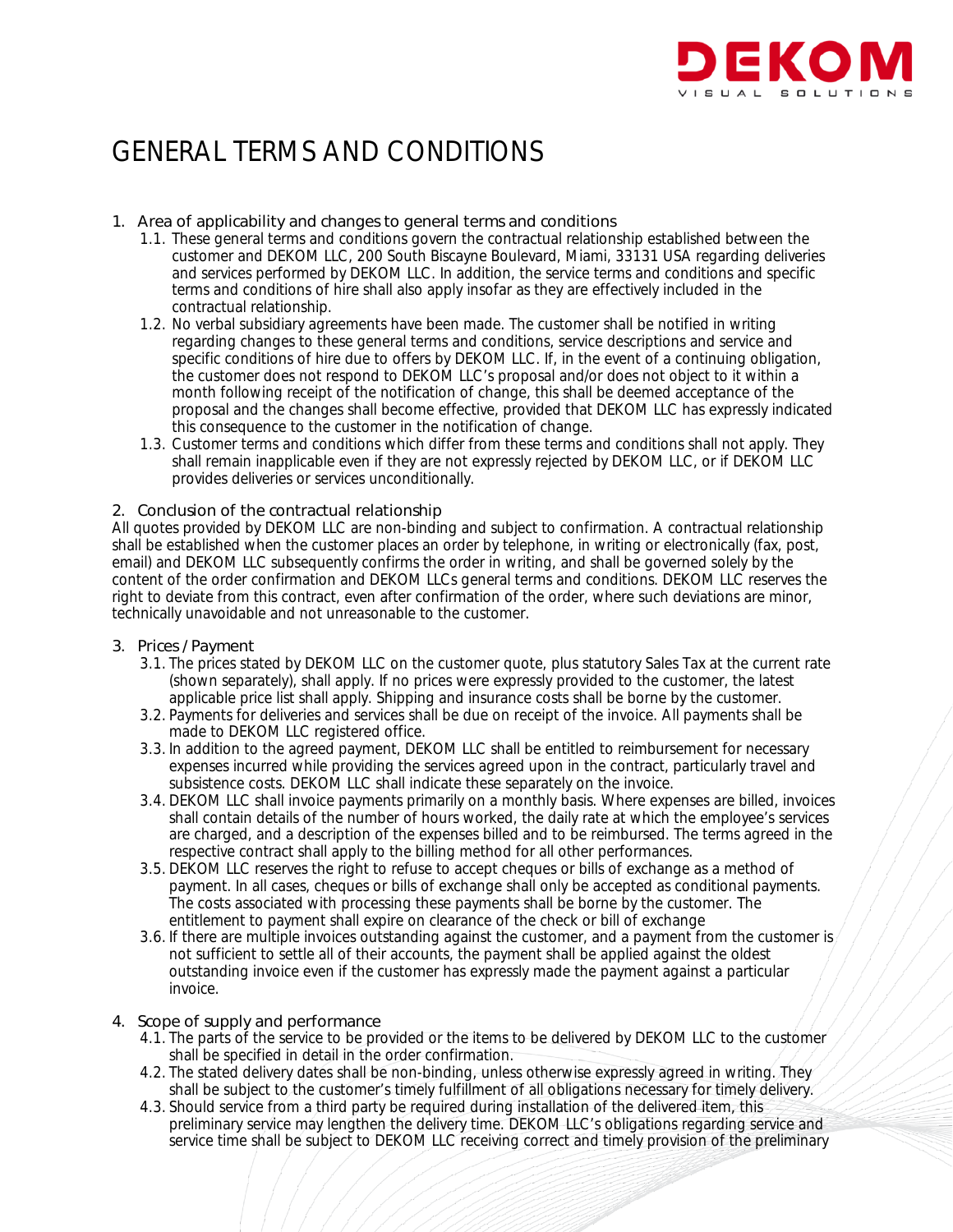

service. The same shall apply to strikes, lock-outs and other instances of force majeure, and to governmental orders.

- 4.4. In order to withdraw from the contract due to failure to meet a delivery deadline, the customer must have issued a written reminder after expiry of the delivery deadline and set an appropriate grace period. Claims for damages due to late delivery shall not be accepted unless the delay was caused by gross negligence or willful intent on the part of DEKOM LLC.
- 4.5. Unless otherwise expressly agreed, DEKOM LLC shall be entitled to make partial deliveries.

# 5. Installation and hire of video conferencing systems

- 5.1. Following a separate written agreement, DEKOM LLC shall provide installation of video conferencing systems in return for payment of expenses based on the latest applicable DEKOM LLC list.
- 5.2. In the event that DEKOM LLC provides a free trial installation, DEKOM LLC shall be entitled to require the trial goods to be returned at any time. The goods must be returned in the condition stipulated in the contract. If the customer does not return the goods when requested, DEKOM LLC may require compensation for use to be paid in line with the latest price list. The customer's liability for damage to the trial installation due to non-contractual use shall be unlimited in the event of negligence or willful intent. DEKOM LLC shall be liable only in the event of gross negligence or willful intent. Maintenance and operation costs incurred during the trial installation shall be borne by the customer.
- 5.3. All presentations and other advisory services provided by DEKOM LLC shall be non-binding, unless otherwise agreed. DEKOM LLC reserves the right to invoice for reasonable compensation of expenses. All product training requested shall be subject to a fee.
- 5.4. Hire of video conferencing systems from DEKOM LLC shall be subject to the specific conditions of hire and the latest applicable price list. Hire of premises shall be subject to a separate written agreement.

# 6. Transfer of risk

- 6.1. Dispatch shall be ex warehouse at the customer's expense and risk, even if free delivery has been agreed or if DEKOM LLC is to carry out the installation. Risk shall transfer to the customer on handover of the goods to the carrier. The choice of the shipping route and shipping method shall be at DEKOM LLC's discretion. DEKOM LLC may also assign the task of shipping to their own employees. The customer shall be responsible for arranging transportation insurance.
- 6.2. Should dispatch be delayed due to the customer's actions, the risk shall transfer to the customer when they are notified that the goods are ready for dispatch..

# 7. Acceptance of work

- 7.1. Work performed by DEKOM LLC must be accepted in accordance with this provision. This shall not apply to services to be provided by DEKOM LLC, particularly consulting and other support services, unless the order confirmation expressly specifies that acceptance is required.
- 7.2. DEKOM LLC shall notify the customer in writing that the delivery or service is ready for acceptance.
- 7.3. If acceptance is impossible due to the nature of the delivery or service, completion shall take the place of acceptance.
- 7.4. DEKOM LLC may submit partial deliveries or partial service for acceptance (partial acceptances). A partial acceptance may occur for instance after
	- completion of a self-contained work phase, or
	- provision of self-contained, independently functional parts of the service.
- 7.5. The acceptance terms shall apply mutatis mutandis for partial acceptances. Where partial acceptances are required, DEKOM LLC shall be entitled to withhold further partial deliveries and services for as long as the customer is in arrears with the acceptance of partial deliveries or services, or with payment for accepted partial deliveries or services.

# 8. Retention of title

8.1. DEKOM LLC shall retain ownership of items delivered by DEKOM LLC (retained goods) until receivables arising from the business relationship with the customer are paid. Transfer of the retained goods to a third party shall be permitted only if this occurs in the ordinary course of the customer's business, and if they retain ownership of the retained goods until payment of all receivables arising from the business relationship with the third party. The customer shall not be entitled to pledge the retained goods or use them as security. The customer shall handle retained goods with care. DEKOM LLC must be notified immediately if the retained goods are seized, damaged or lost, and in the event that the customer relocates their business premises. Should the customer materially breach these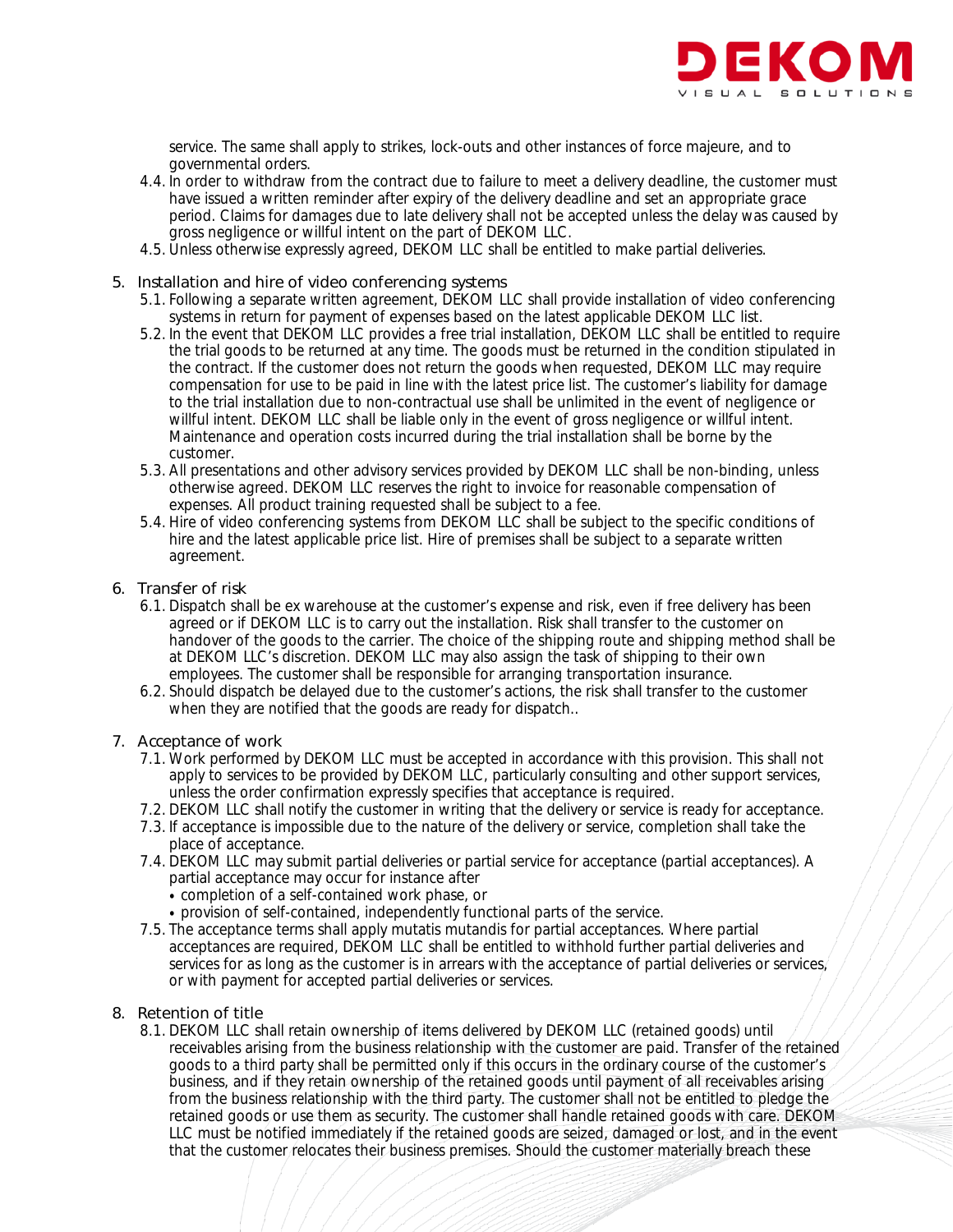

obligations, DEKOM LLC may withdraw from the contract. In the event of late payment by the customer, DEKOM LLC shall furthermore be entitled to take back and sell the retained goods, and to credit the amount obtained from the sale against existing claims; the same shall apply in the event of a deterioration in the customer's financial situation which does not become apparent until after concluding the contract and which poses a risk to the customer's counter-performance

- 8.2. The customer hereby assigns to DEKOM LLC their receivables from resale of the goods up to the amount owed to DEKOM LLC by the customer, together with all ancillary rights. DEKOM LLC hereby accepts this assignment. Until revoked, the customer shall be entitled to collect assigned receivables in their own name; revocation shall only be permissible if the customer is in arrears with payment
- 8.3. Until full payment of the agreed price, DEKOM LLC shall be entitled to adequately insure the retained goods against theft, destruction and da-mage, at the customer's expense, unless the customer can provide DEKOM LLC with evidence that they have taken out such adequate insurance at their own expense.

#### 9. Distance contracts

DEKOM LLC will only enter into contractual relationships with business customers. Furthermore, DEKOM LLC will only provide access to the DEKOM LLC online shop and sales advice to tradesmen, contractors and freelancers with registered businesses. Regulations on doorstep selling and distance contracts, including the two week right of withdrawal are therefore not applicable.

# 10. Right to withdraw from contract, contractual penalty

- 10.1.DEKOM LLC shall be entitled to withdraw from the contract in the following cases:
	- 10.1.1.in the event of non-delivery by an upstream supplier, through no fault of DEKOM LLC;
	- 10.1.2.in the event of force majeure such as industrial disputes, natural disasters and comparable events which, for more than a temporary period, significantly hinders or prevent DEKOM LLC from providing services;
	- 10.1.3.if unfavorable circumstances relating to the customer's financial situation or creditworthiness are discovered in retrospect;
	- 10.1.4.in the event that the customer provides inaccurate details of their financial situation or creditworthiness which would significantly jeopardize the purpose of the contract;
	- 10.1.5.in the event that the customer or the customer's businesses breaches the contract through unethical behavior or unlawful acts
- 10.2.In the event of claims for damages by DEKOM LLC due to impossibility of performance caused by the customer, or due to withdrawal from the contract on legal or contractual grounds for which the customer is responsible, DEKOM LLC shall be entitled to flat-rate damages amounting to 25% of the respective contractual payment, unless the customer can provide evidence that the damages incurred were lower. The right to assert further claims for damages shall remain unaffected.

# 11. Arrears, deterioration of customer's financial situation

- 11.1.If a payment deadline is exceeded, DEKOM LLC shall be entitled to charge interest at 8% p.a. above the base rate from the start of the arrears and without a reminder. The right to assert further claims shall remain unaffected.
- 11.2.Should the customer be in arrears with payment of an invoice, or should their financial situation have deteriorated significantly since concluding the contract, all liabilities towards DEKOM LLC shall become due with immediate effect. DEKOM LLC shall be entitled to require payment in advance before making any outstanding deliveries.
- 11.3. Should the customer be in arrears with payment of a substantial portion of the price or fee owed for two consecutive months, DEKOM LLC may, without notice, terminate the contract in which the arrears have occurred.

# 12. Warranty and inspection and notification duties for purchases

12.1.The customer shall inspect the goods immediately upon receipt, and record any externally visible shipping damage, shipping defects or incorrect deliveries on the shipping documents. All delivered goods shall be inspected for completeness, including with regard to individual components. Quantitative discrepancies or defects identifiable on delivery must be reported to DEKOMLLC in writing within three days following receipt of the goods. Defects or damage which are not externally visible must be reported in writing within the manufacturer warranty period following receipt of the goods. The defective item must be stored securely and without modification. Further instructions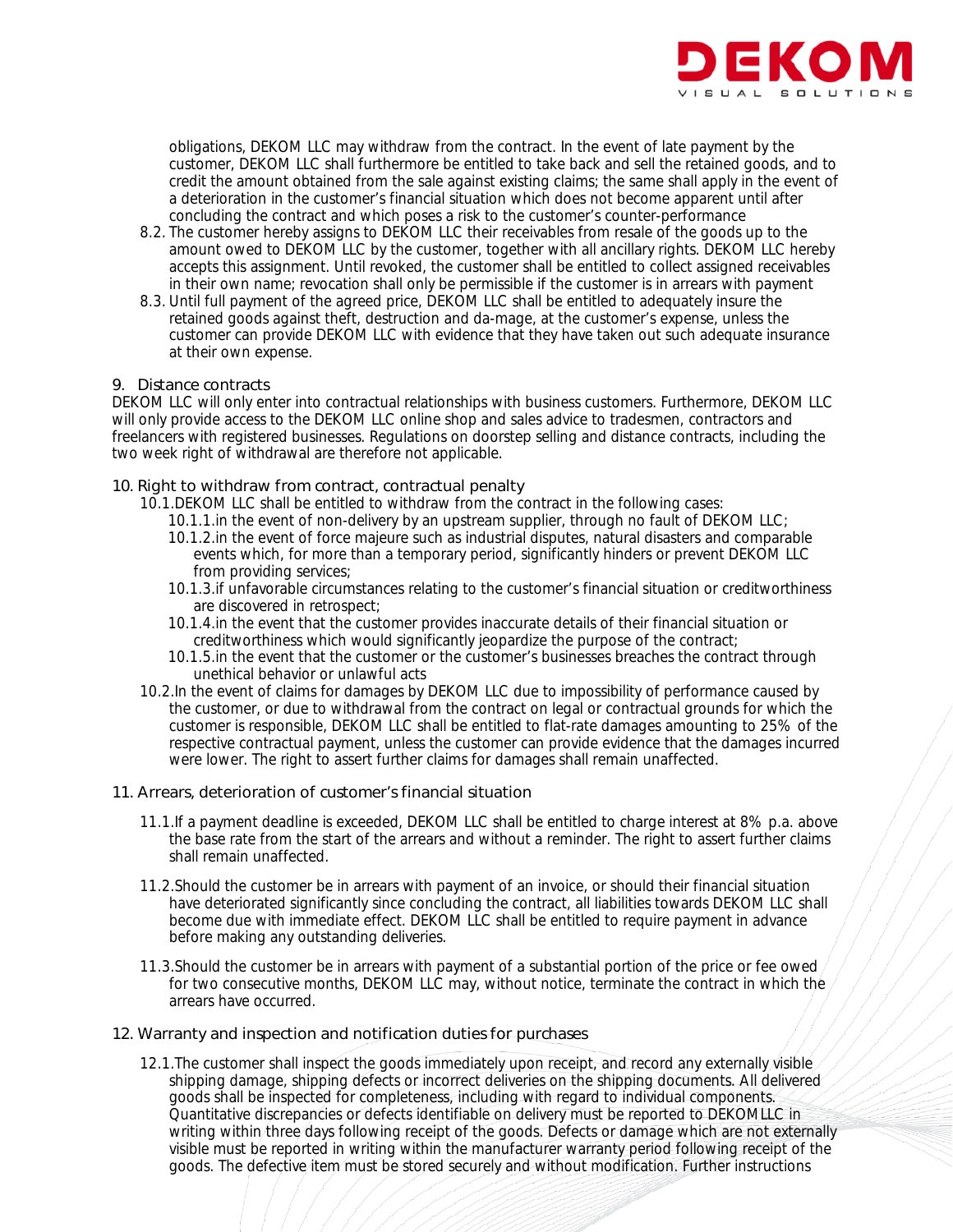

should be obtained from DEKOM LLC. If the goods are returned, they must be suitably packaged for shipping.

- 12.2.If the delivered goods are defective, DEKOM LLC shall be obligated to provide subsequent service. In the event of failed subsequent service for newly manufactured goods, the customer may reserve the right to a reduction or to withdraw from the contract, at their discretion. The customer shall grant DEKOM LLC reasonable time and opportunity for subsequent service. The customer may only require delivery of a non-defective item after two attempts to repair the defective device have failed. Moreover, DEKOM LLC may refuse the method of subsequent service chosen by the customer if it is only possible with disproportionate costs.
- 12.3.The warranty shall not extend to natural wear or damage caused by improper handling of the goods. The warranty shall also not apply if operating and maintenance instructions are ignored or followed incorrectly, if consumables are used which do not meet the original specifications, or if the product is altered by the customer or a third party, unless the warranty claim is not based on the aforementioned reasons and the modification does not cause unreasonable difficulties in rectifying the defect.
- 12.4.If DEKOM LLC issues a guarantee for the quality of the goods, the guarantee period shall begin when the customer receives the invoice.

#### 13. Warranty for service contracts

- 13.1.Should the work performed by DEKOM LLC be defective, the customer may require the defect to be rectified within an appropriate period of time. Defects shall be rectified by repair or replacement, at DEKOM LLC's discretion. Software defects with a material impact on the intended use shall, at DEKOM LLC's discretion and depending on the significance of the fault, be rectified either by supplying an improved version of the software or by providing instructions for eliminating or circumventing the effects of the fault.
- 13.2. The customer is obligated to notify DEKOM LLC immediately of apparent defects. Liability for damages due to a delay in rectifying defects shall only apply if the customer provided timely notification of the apparent defect. DEKOM LLC shall be notified of defects in writing immediately after the customer becomes aware of them, with a comprehensive description of the error indications and where possible written documentation, hard copies or other data illustrating the defect.
- 13.3.If the customer is responsible for the defect, or a defect reported by the customer does not exist, DEKOM LLC shall be entitled to require reimbursement from the customer of the costs incurred in rectifying the defect.
- 13.4.DEKOM LLC may refuse repairs, replacements or compensation until the customer has paid DEKOM LLC the agreed price, less an amount corresponding to the economic value of the defect or guaranteed feature.
- 13.5.Should attempts to rectify the defect fail, the customer shall be entitled to require a free of charge contract modification or a price reduction. Rectification of the defect shall not be deemed to have failed until two repair attempts have been unsuccessful. 13.3 shall otherwise apply mutatis mutandis for work performed.

# 14. Liability

- 14.1.DEKOM LLC's liability shall be unlimited in the event of gross negligence or willful intent.
- 14.2.DEKOM LLC shall be liable for damages resulting from an absence of guaranteed features in the amount of the customer's financial interest which was covered by the purpose of the assurance and apparent to DEKOM LLC when the features were guaranteed.
- 14.3.In the event of a slightly negligent breach of material contractual obligations which are indispensable to achieving the purpose of the contract, and with which the customer must therefore be able to expect strict compliance, DEKOM LLC shall, in accordance with statutory provisions, be liable only for such contract-specific damages as were foreseeable by DEKOM LLC on conclusion of the contract, up to a limit of USD \$5,000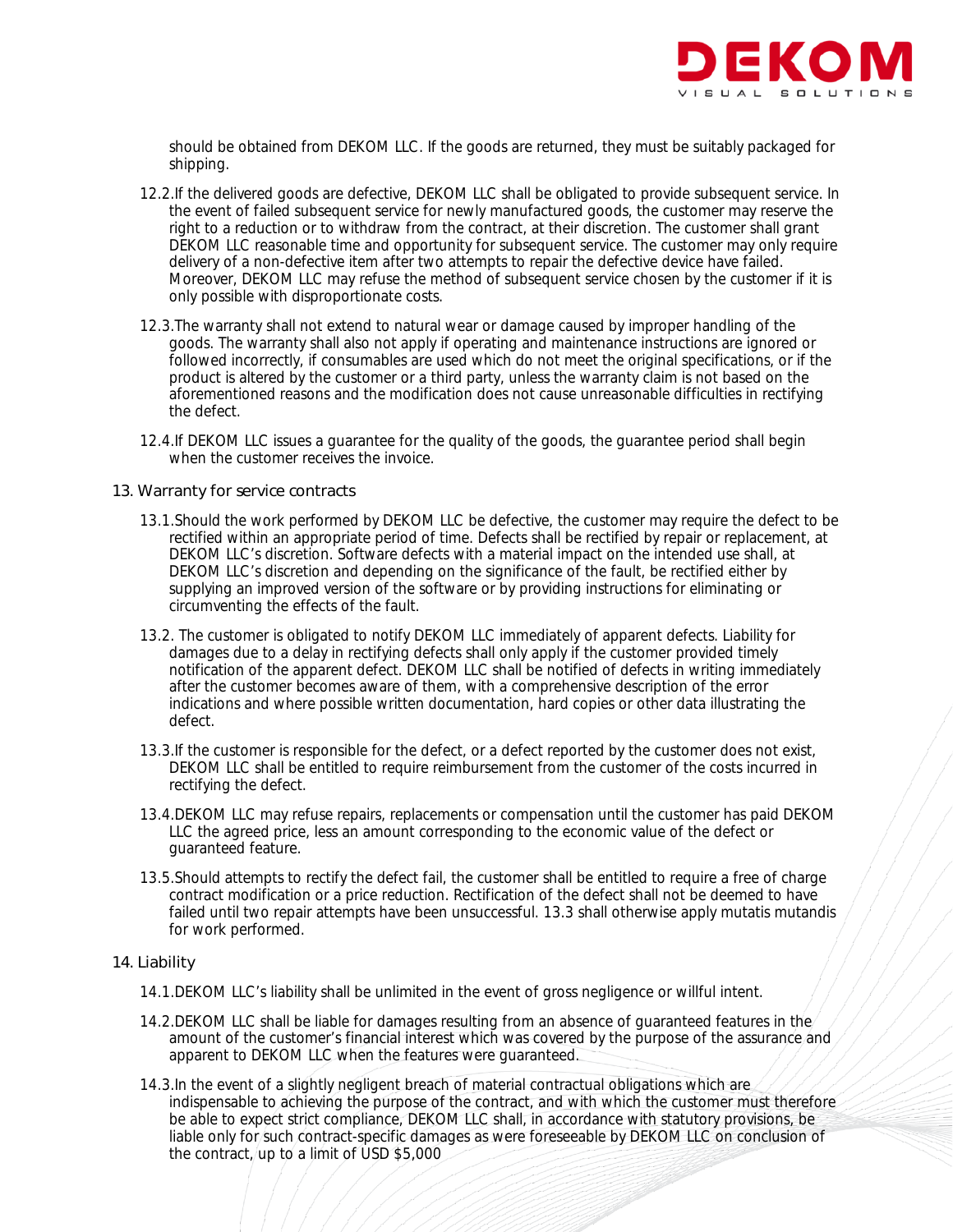

- 14.4.DEKOM LLC shall otherwise accept no liability on any legal grounds.
- 14.5.The aforementioned liability limits shall not apply for damages arising from death, physical injury or damage to health caused willfully or through gross negligence.
- 14.6.DEKOM LLC shall not be liable to the customer for the legality of items supplied to the customer, or the absence of defects in these items. Should claims be asserted against DEKOM LLC by third parties, including the authorities, due to the illegality or defectiveness of such items, the customer shall indemnify DEKOM LLC in this respect.

#### 15. Rights of use for IT services

- 15.1.Unless IT services are otherwise contractually stipulated in individual cases, DEKOM LLC shall supply the customer with software in the form of machine-readable object code, along with user documentation as per the relevant agreement with the customer in accordance with the order confirmation ("license").
- 15.2.The license is a single, non-transferrable license solely for the use of the customer within the terms of the contract, and may only be used with the products supplied by DEKOM LLCV. The right of use includes the right:
	- to use the supplied computer or video communications programs on the customer's IT system, or in the event of a breakdown, on a backup system.
	- to make copies for archive purposes, as replacements or for troubleshooting. If the originals carry a copyright notice, the customer must also affix this to the copies.
	- to use the documentation to support the customer's use of the supplied computer and video communications programs, and
	- for third party companies (e.g. system integrators) to install, integrate and implement the supplied computer or video communications programs on behalf of the customer.
- 15.3.The customer's right to translate, edit or otherwise alter the license requires express written consent in all cases. The customer shall not be entitled to decompile, disassemble or reverse engineer the supplied computer or video communications programs, or use any other method to generate the source code.
- 15.4.Supplementary to these terms of use, the relevant manufacturer's terms of use, which were delivered to the customer with the software, shall also apply.

#### 16. Intellectual property rights

- 16.1.The customer is obligated to notify DEKOM LLC immediately in the event that a product supplied by DEKOM LLC breaches intellectual property rights. The customer shall support DEKOM LLC in a reasonable manner during any potential disputes with rights holders.
- 16.2.Conversely, the customer shall defend or indemnify DEKOM LLC against all claims by rights holders against DEKOM LLC which arise as a result of a rights infringement where DEKOM LLC was following the customer's instructions.

#### 17. Customers obligation to cooperate

- 17.1.The customer shall ensure that all cooperation required from the customer or their agents is provided in a timely manner and, unless otherwise expressly stipulated in the order confirmation, free of charge for DEKOM LLC.
- 17.2. The customer shall immediately provide DEKOM LLC with all information required by DEKOM LLC in order to deliver the agreed service. The customer shall also inform DEKOM LLC of any significant changes during the term of this contractual relationship.
- 17.3.The customer shall afford DEKOM LLC employees all necessary assistance when working on the customer's premises, and shall provide them with the necessary access to any property required.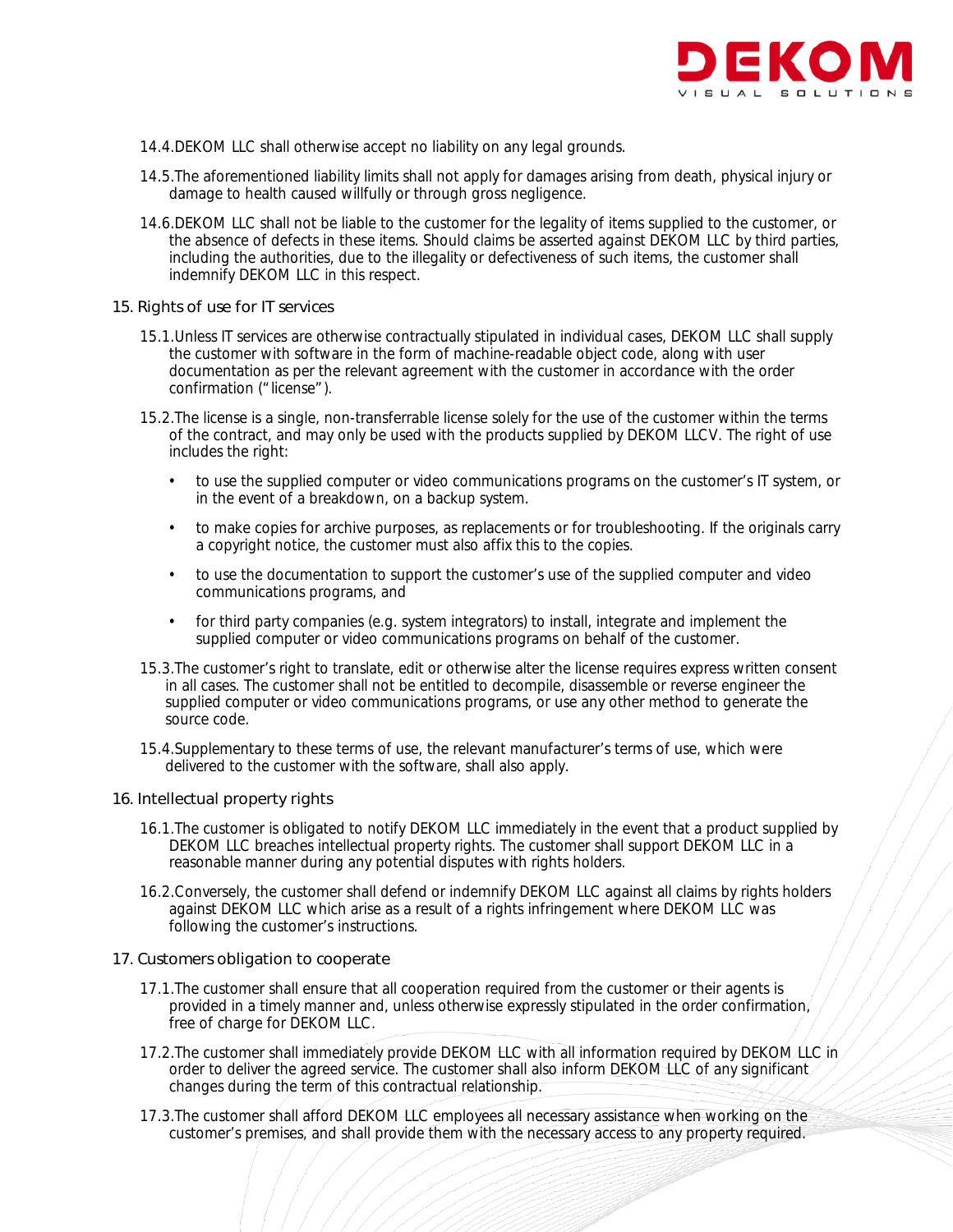

- 17.4.The customer shall provide DEKOM LLC with the name of a contact who will be available to DEKOM LLC employees in the event of any questions while carrying out the contract, and who is authorized to provide clarifications regarding performance delivery and make decisions.
- 17.5.Data media provided by the customer must have no technical or content problems, and be free of harmful software (e.g. viruses). If this should not be the case, the customer shall compensate DEKOM LLC for any resulting damages and indemnify DEKOM LLC against any third party claims.
- 17.6.The customer shall keep copies of all documents and data media supplied to DEKOM LLC , which DEKOM LLC may access at any time, free of charge.
- 17.7.The customer shall grant DEKOM LLC the right to use and modify third party systems, insofar as this is necessary in order to deliver the service required under the relevant contract.

#### 18. Change requests

- 18.1.Changes or additions to the content or scope of performance required from DEKOM LLC under the contract may be proposed by either contracting party to the other contracting party. The proposal must include at least the following details:
	- a concrete specification of the change or addition,
	- justification from a professional and IT perspective and the expected impact on processes and scheduling, and
	- estimated costs, including costs which have been or will be incurred for reviewing the change or addition request.
- 18.2.The other contracting party shall review the proposal and provide their opinion to the proposing party. The decision to implement the proposal for a change or addition shall be made by the customer. DEKOM LLC may refuse to implement a proposal for a change or addition if it is technically unfeasible or involves disproportionate, unreasonable costs.
- 18.3.Taking the latest applicable DEKOM LLC price list as a basis, DEKOM LLC shall be entitled to additional expense-related compensation for any additional costs they incur by implementing the change or addition request or by carrying out the change request process.

#### 19. Hardware buy-back

- 19.1.In order for DEKOM LLC to buy back used hardware, this must be requested using the order form provided. Any buy-back of used hardware is subject to a separate contract, to which these terms and conditions are applicable. However, buy-back is only possible when purchasing a new device at the same time, as specified on the order form.
- 19.2.A payment or voucher may only be issued after DEKOM LLC has received and tested the used device. DEKOM LLC reserves the right to refuse to accept used devices if they are unserviceable or do not match the details on the order form, or if these details are incomplete.

# 20. Test purchases ("Try & Buy")

- 20.1.If a transaction is expressly indicated as "Try & Buy" on the order confirmation, the customer shall have the right to return goods identified as "Try & Buy" to DEKOM LLC within 30 days after receipt or - in the event they are installed by DEKOM LLC - installation of the goods. The time that the goods are received by DEKOM LLC shall be used to determine whether the deadline has been met. The goods must be properly packed for shipment and returned in the original packaging. The risks and costs of returns shall be borne by the sender. The customer shall be reimbursed in full for the agreed purchase price of the returned goods. Installation, service and transport costs shall be borne by the customer. In principle, accessories shall not included in "Try & Buy" transactions, unless expressly agreed as such.
- 20.2.All rights of use concerning the software and other proprietary rights shall expire on return of the goods. Copies of the software are not permitted during the trial period. Trademarks may not be removed.